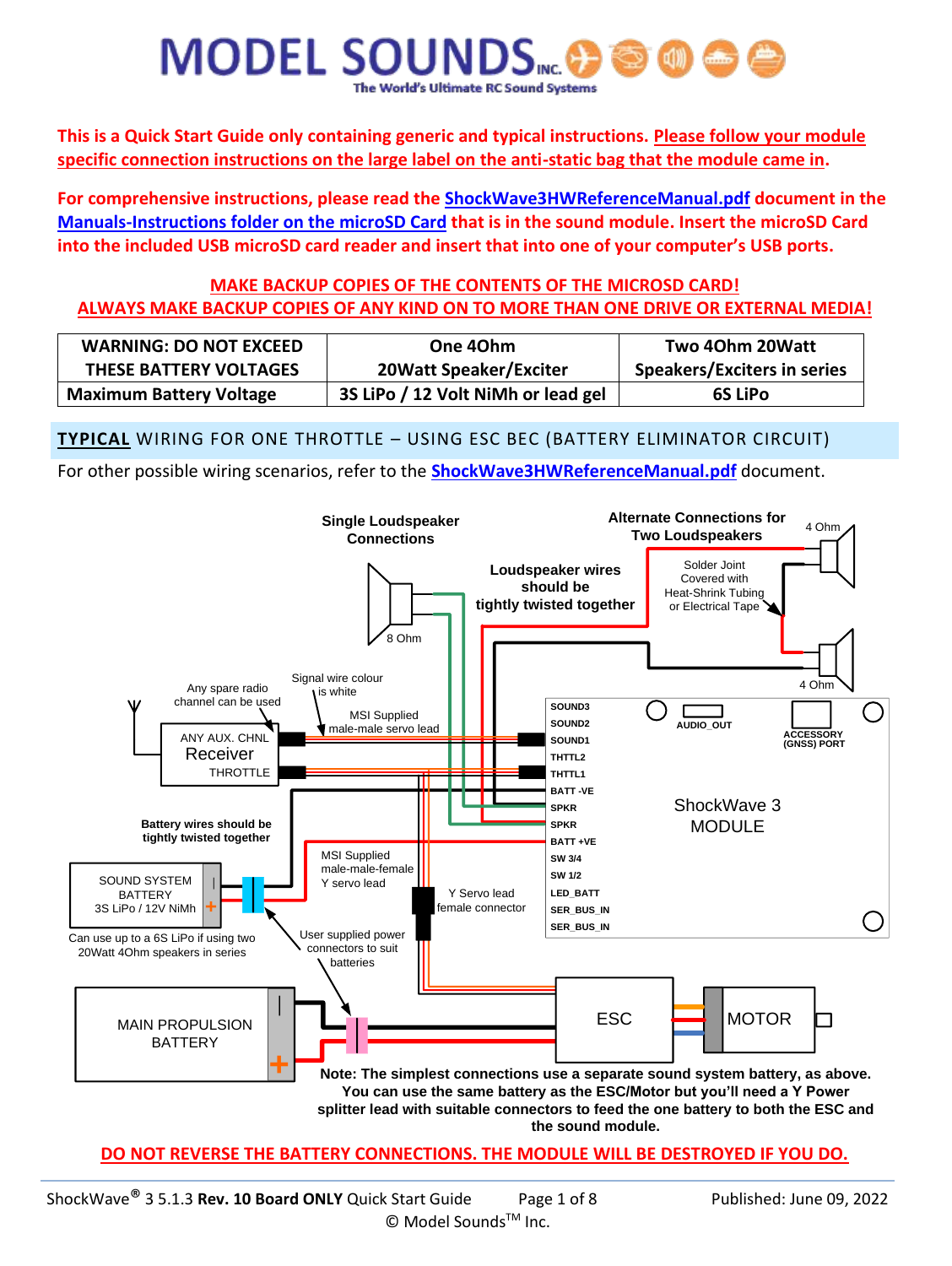### SHOCKWAVE 3 SOUND MODULE CONNECTIONS



# **Recommended gauge for loudspeaker and battery wire is 22AWG solid core. Do not use stranded wire.**

# ENABLING/DISABLING INITIAL VOICE ANNOUNCEMENT

The initial **Voice Announcement** of the configured sound set is enabled by default. To switch it off, once the red/green LEDs have stopped flashing, press and release **BUTTON 1** quickly within 1.5 seconds. To switch it on again, press and hold down **BUTTON 1** for longer than 1.5 seconds.

# BEFORE MOUNTING IN YOUR MODEL - THROTTLE CALIBRATION IS REQUIRED

It is necessary to manually calibrate the throttle input to your radio transmitter/receiver pair. This should be done on the bench **BEFORE** installing the sound module in your model. Before you begin, make sure your throttle stick is in the off position (model aircraft) or in the centre neutral/off position (model boats or land vehicles). Once wired and powered up, press **BUTTON 1 (for THTTL1 input)** during the initial period when the red/green LEDS are flashing alternately. This will enter the precision throttle setup voice-guided procedure. Just follow the voice-guided instructions. This needs to be done **ONCE ONLY** unless you change your radio transmitter or receiver, or throttle settings.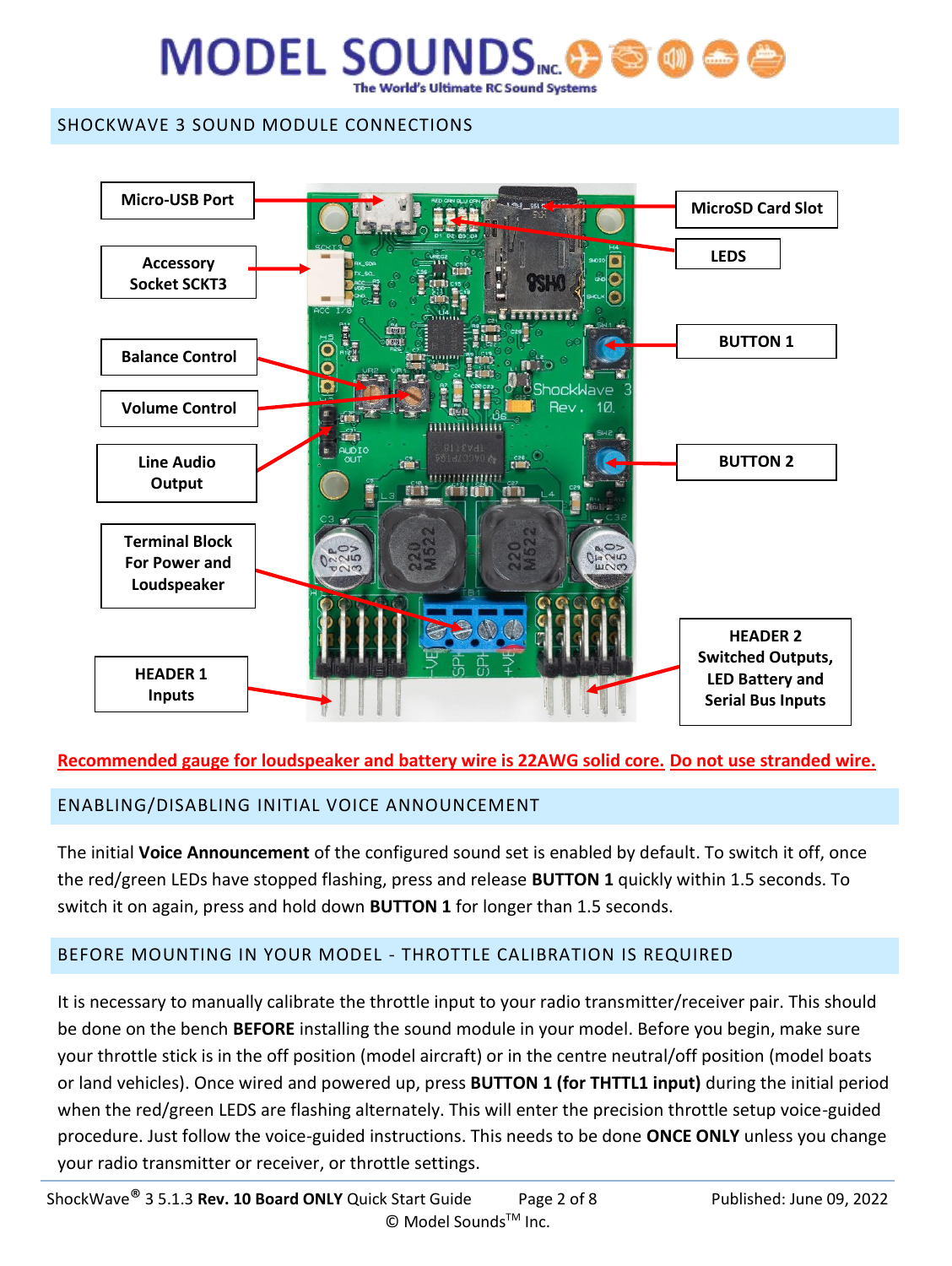# **MODEL SOUNDS** World's Ultimate RC Sound Systems

TERMINAL BLOCK TB1 AND CONNECTOR H1/H2 DETAIL



| HEADER 1 (H1) Detail - Use Male-Male or Male-Male-Female Servo Leads |                    |                                                      |                             |  |
|----------------------------------------------------------------------|--------------------|------------------------------------------------------|-----------------------------|--|
| Pin                                                                  | <b>Board</b>       | <b>Function</b>                                      | <b>Notes</b>                |  |
| <b>Numbers</b>                                                       | <b>Legend</b>      |                                                      |                             |  |
| 1, 2, 3                                                              | SOUND3             | Sound Select3 signal in from receiver. Pin 1 is GND, | Receiver power is on pin 2  |  |
|                                                                      |                    | 2 is receiver power, 3 is Sound Select3 signal.      |                             |  |
| 4, 5, 6                                                              | SOUND <sub>2</sub> | Sound Select2 signal in from receiver. Pin 4 is GND, | Receiver power is on pin 5  |  |
|                                                                      |                    | 5 is receiver power, 6 is Sound Select2 signal.      |                             |  |
| 7, 8, 9                                                              | SOUND1             | Sound Select1 signal in from receiver. Pin 7 is GND, | Receiver power is on pin 8  |  |
|                                                                      |                    | 8 is receiver power, 9 is Sound Select1 signal.      |                             |  |
| 10, 11, 12                                                           | THTTL2             | Throttle2 signal input from receiver. Pin 10 is GND, | Receiver power is on pin 11 |  |
|                                                                      |                    | 11 is receiver power, 12 is Throttle2 signal.        |                             |  |
| 13, 14, 15                                                           | THTTL1             | Throttle1 signal input from receiver. Pin 13 is GND, | Receiver power is on pin 14 |  |
|                                                                      |                    | 14 is receiver power, 15 is Throttle1 signal.        |                             |  |

The **BLACK GND (battery -VE)** servo lead wire always goes towards the edge of the board.

#### Terminal Block TB1 Detail – Use 22AWG solid core wire

| Pin            | <b>Board</b>  | <b>Function</b>                                                                                                 | <b>Notes</b>                         |
|----------------|---------------|-----------------------------------------------------------------------------------------------------------------|--------------------------------------|
| <b>Numbers</b> | <b>Legend</b> |                                                                                                                 |                                      |
|                | $-VE$         | Main Battery negative 4.5 Volts - 26 Volts                                                                      | Do NOT reverse Battery<br>leads!!    |
| 2,3            | <b>SPKR</b>   | Loudspeaker - Do NOT use less than 8 Ohms<br>on voltages above 14.4 Volts. 4 Ohms is OK<br>on 4.5 - 14.4 Volts. | Loudspeaker leads are<br>reversible. |
| 4              | ++VE          | Main Battery positive 4.5 Volts - 26 Volts                                                                      | Do NOT reverse Battery<br>leads!!    |

**DO NOT REVERSE THE BATTERY CONNECTIONS. THE MODULE WILL BE DESTROYED IF YOU DO.**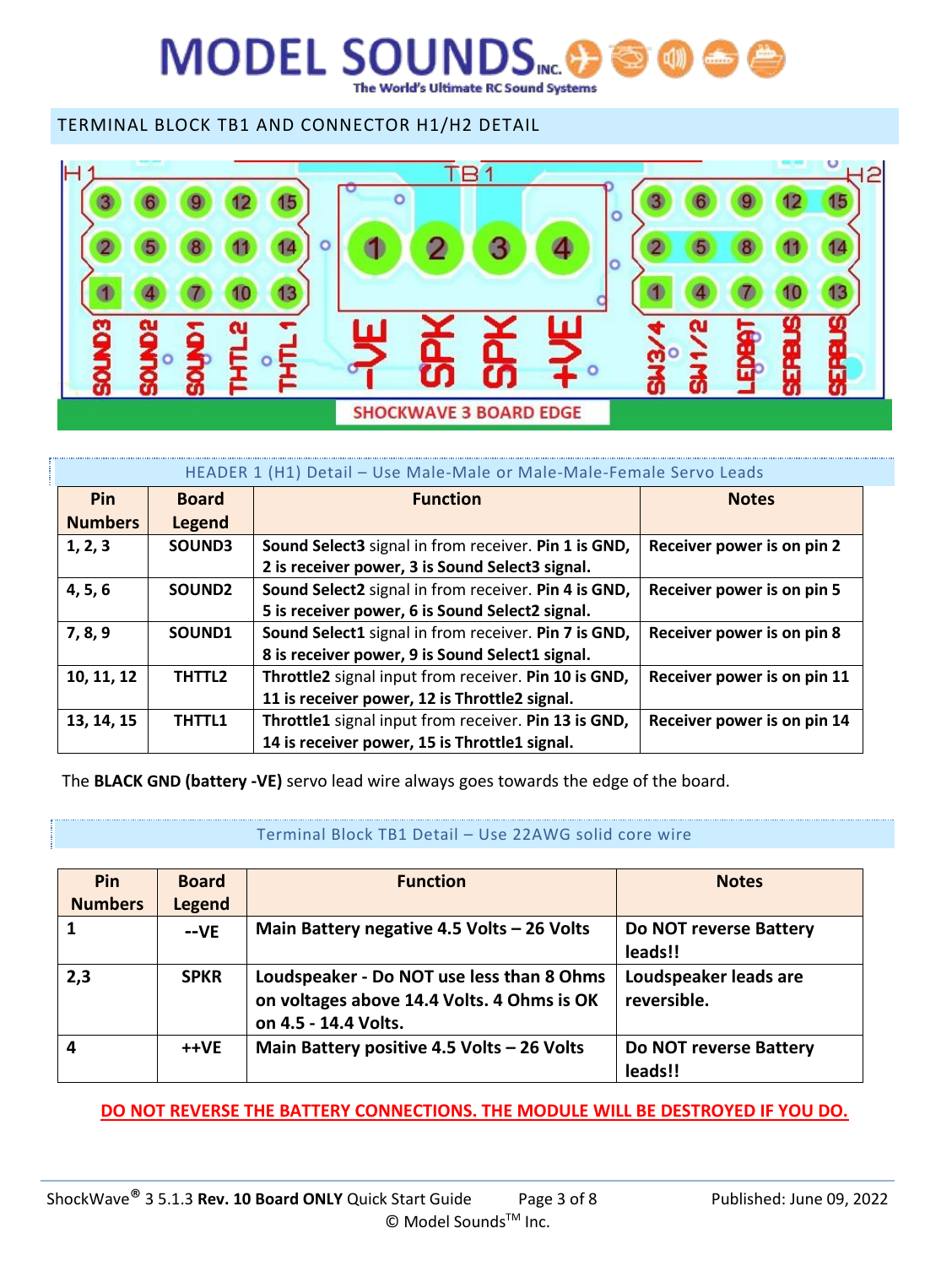# HEADER 2 (H2) Detail

| Pin            | <b>Board</b>   | <b>Function</b>                                                                                                                                                              | <b>Notes</b>                                                                                        |
|----------------|----------------|------------------------------------------------------------------------------------------------------------------------------------------------------------------------------|-----------------------------------------------------------------------------------------------------|
| <b>Numbers</b> | Legend         |                                                                                                                                                                              |                                                                                                     |
| 1, 2, 3        | SW 3/4         | LED Switched Outputs 3/4. Pin 1 is SWITCH4.<br>Pin 2 is LEDBATT POWER. Pin 3 is SWITCH3.                                                                                     | LEDBATT POWER is on pin 2.                                                                          |
| 4, 5, 6        | <b>SW 1/2</b>  | LED Switched Outputs 1/2. Pin 4 is SWITCH2.<br>Pin 5 is LEDBATT POWER. Pin 6 is SWITCH1.                                                                                     | <b>LEDBATT POWER is on pin 5.</b>                                                                   |
| 7,8            | <b>LEDBATT</b> | <b>Battery supply for Switched LED outputs.</b><br>Pin 7 is battery negative.<br>Pin 8 is battery positive.                                                                  | Do NOT reverse Battery<br>leads!!                                                                   |
| 10, 11, 12     | <b>SERBUS</b>  | Serial Bus input for digital serial data stream<br>instead of conventional PWM inputs on H1.<br>Pin 10 is GND, Pin 11 is receiver power,<br>Pin 12 is serial data bus input. | <b>Supports Spektrum SRXL2,</b><br><b>Graupner SUMD,</b><br><b>Futaba S.Bus and many</b><br>others. |
| 13, 14, 15     | <b>SERBUS</b>  | Serial Bus input for digital serial data stream<br>instead of conventional PWM inputs on H1.<br>Pin 13 is GND, Pin 14 is receiver power,<br>Pin 15 is serial data bus input. | <b>Supports Spektrum SRXL2,</b><br><b>Graupner SUMD,</b><br><b>Futaba S.Bus and many</b><br>others. |

#### **NOTES :**

- 1. LEDs for guns, afterburner lights or other switched loads can be connected between their Switch 1/2 terminals 4, 6 or Switch 3/4 terminals 1, 3 and **the LEDBATT Centre Pins. LEDBATT can be any battery up to 26Volts. DO NOT** exceed **1A** on each output or **4 Amps total** for all switched outputs.
- 2. The supplied male male female Y servo leads for Throttle and male male Sound Select inputs are Futaba style colours (black, red, white), but with JR style male plugs for maximum flexibility.

### **The black wire is always the GND, 0V or –VE connection and should always be inserted towards the outside of the receiver case and towards the board of the sound module.**

### WHAT ARE THE SERIAL BUS INPUTS FOR?

The above wiring diagram is typical only and uses conventional PWM (Pulse Width Modulation) outputs from the radio receiver. One input on the Header H1 represents one individual radio channel.

The serial bus inputs (on Header H2) allow you to control all the THTTL1/2 and SOUND1/2/3 control inputs using a single digital serial data line instead of up to 5 separate servo leads using the standard PWM analogue format. This is supported on certain Spektrum receivers when used with their AVIAN or FIRMA Brand SMART ESCs. Futaba S.Bus, Graupner SUMD and many more serial data formats are also supported. Further details on using the Serial Bus Inputs are found in the **ShockWave3HWReferenceManual.pdf** document.

Other serial bus devices can be connected in daisy-chain fashion using the second Serial Bus input pins.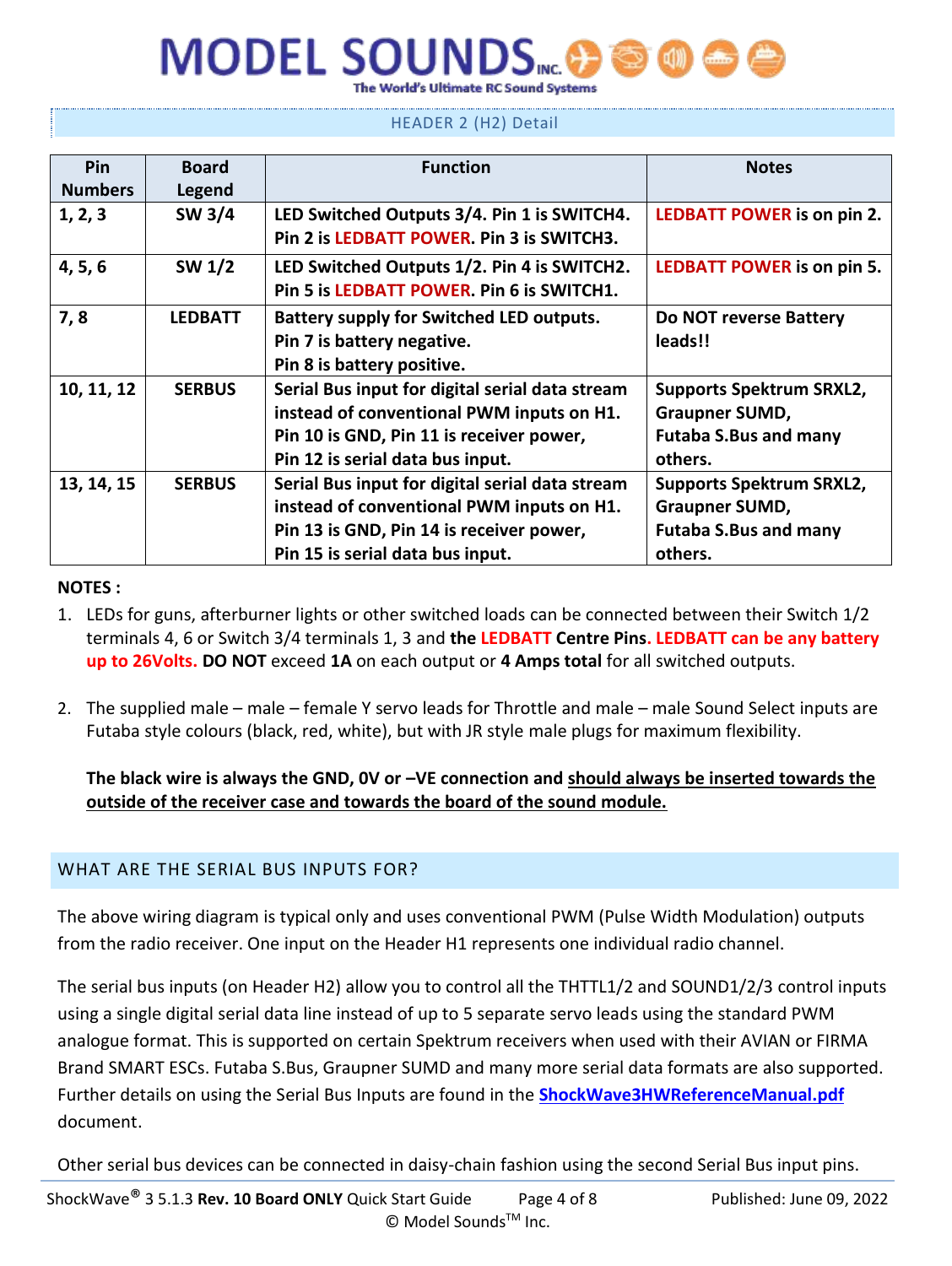### CONTROLLING THE ENGINE SOUNDS

By default, the Engine Sounds are switched on and off by the throttle controls only. The engine sound increases in 16 steps of increasing speed. Nudge the throttle stick forward a little bit and the engine sound will startup. It will now increase in speed with the throttle stick position.

With some models, e.g., model tanks, and helicopters, jet or turbo-prop/turbo-fan aircraft with long turbine spool-up times, it is preferable to control the engine start-up and shutdown sounds using a switched radio channel instead of using the throttle stick. This is done using our optional **ShockWave 3 PC** Windows Software Application.

# **If you ordered an engine sound type like this, it will be already configured by us to use a switched radio channel to start-up and shutdown the engine sound before we shipped it to you.**

If using a pistol grip style radio, the range of motion of the throttle trigger is very small making it very difficult to use that trigger to correctly startup and shutdown the engine sound. **Therefore, we do not recommend using a pistol grip style radio with our sound module.**

It is far better to use an airplane style stick radio where you have better control and more channels available to switch sounds.

For both types of throttle (forwards or forwards/reverse), when using the throttle stick to startup and shutdown the engine sound, nudge the throttle control forwards a little and the corresponding engine sound will start playing. If there is a separate engine start-up sound, that sound will play and then continue to loop from its loop point. As you move the throttle stick forwards the engine sound will increase in speed.

For Forwards/Reverse throttles, always nudge the throttle stick forwards **FIRST**. This teaches the module which is forwards and reverse. If the throttle is moved back to the neutral position the engine sound will continue to play in idle indefinitely. This is good for model boats and tanks. To switch off the engine sound, nudge it into reverse very slightly and **hold it there for about 2 seconds**. If you move it too far, the engine sound will continue to play with its increasing speed. If there is a separate engine shutdown sound, it will play once then stop. If there is not a separate engine shutdown sound, the engine sound will stop after the 2 second delay.

# CONTROLLING THE "REGULAR" (NON-ENGINE) SOUNDS

There are several ways of controlling the Regular (non-engine) sounds. The default method is to use a single on/off switch on the transmitter to control the sounds – this is called **"Switched RC 1xN"** mode since one transmitter switch is used to control many (N) sounds. Alternatively, if you have a four or more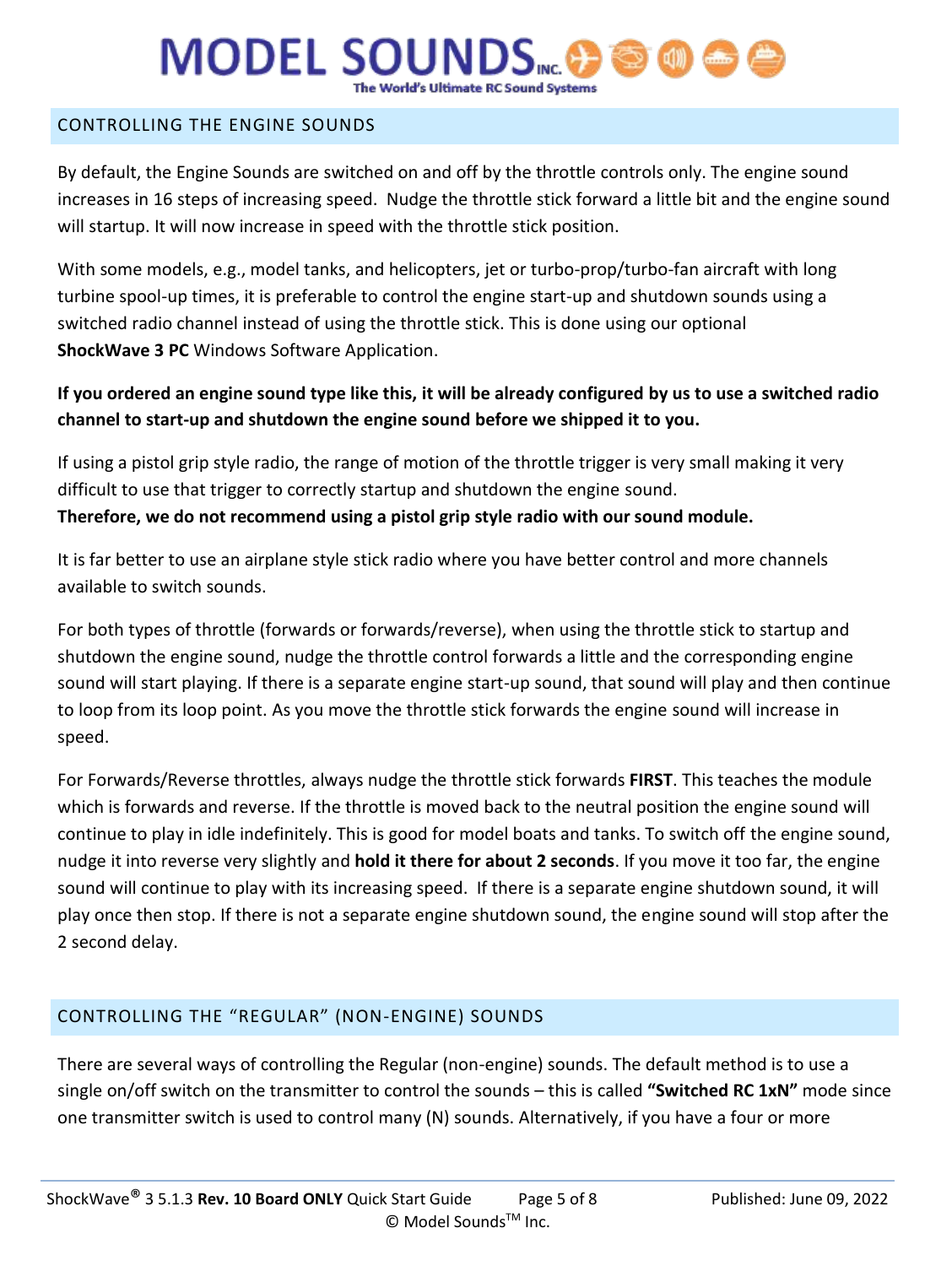channel transmitter, and are controlling a land-based vehicle, or a model boat, you can use one of the unused proportional stick channels to simulate a switch.

The different modes are selected in the optional **ShockWave 3 PC Software Control Panel->Hardware Tab** and work like this:

#### "Switched RC 1xN" Mode: One transmitter ON/OFF channel is used to switch N sounds

1. Toggle Sound Select 1 **from OFF to ON and back to OFF** N times quickly to select sound N. After a timeout of about 1 second (adjustable), Sound N will start playing. This is **Latched** action. Repeat to switch Sound N Off.

**OR**

2. Toggle Sound Select 1 **from off to ON and back to OFF** N-1 times and then move to on position **and hold it there** – Sound N will play for as long as the switch is in that **ON** position. Release the switch to the **OFF** position to switch Sound N Off. This is **"Momentary"** action.

It is best to not use the **Latched** mode unless you really need to. That mode is meant for long playing sounds such as sonar pings, music etc. where you would not want to hold the switch/stick in the on position for too long. For all other sounds such as guns, horns, Morse code etc., it is best to use the momentary mode by holding the switch in the on position for only as long as you want that sound to play.

#### MOUNTING THE MODULE

Mount the module using pan-head screws. Philips or Robertson type screws are recommended to prevent screwdriver slippage damaging the board. Do not over-tighten the screws or the board may be damaged.

Mount the module where good air circulation can take place, especially when operating it above 18 Volts. The module will get mildly warm on 12 Volts and quite warm on 24 Volts if operated continuously when playing sounds. Do not be overly concerned. The output amplifier is thermally protected and will shut down if it gets too hot which, in practice, it has never done.

#### MICROSD CARDS

Correct operation of the sounds on the **ShockWave 3** sound module is guaranteed for only the microSD card that is supplied with it. Not all microSD cards perform the same, even if they appear to have the same specifications. The only supported microSD cards are Kingston brand Class 4 or Class 10 8GB/16GB/32GB. **DO NOT use SanDisk cards**. Please contact us at [contactus@modelsoundsinc.com](mailto:contactus@modelsoundsinc.com) to purchase additional Kingston microSD cards pre-loaded with sounds.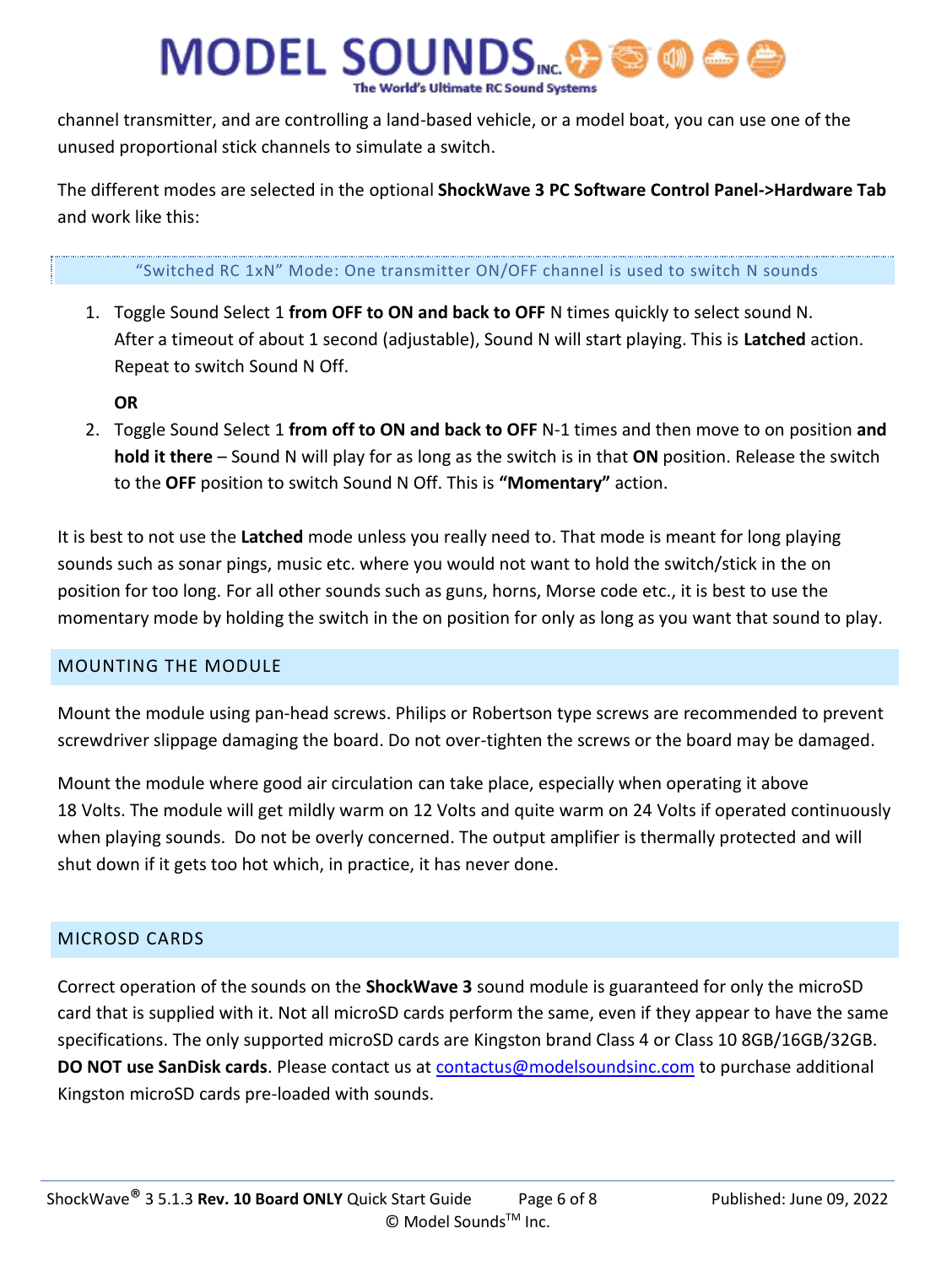### TWO 4 INCH 20 WATT 4 OHM LOUDSPEAKERS OR TWO 2 INCH 20 WATT 4 OHM EXCITERS

If you ordered a ShockWave 3-2x4x4 or a ShockWave 3-2x2x4-EX sound system kit, it comes with two 4 inch 20 Watt 4 Ohm loudspeakers or two 2 inch 20 Watt 4 Ohm exciters. They are intended to be used in pairs and wired in **SERIES**, never in parallel.

These may be used singly **ONLY** on a 3S LiPo or a 12Volt NiMh or lead gel battery. With higher voltages than 12 Volts they **MUST** be used in pairs and wired in **SERIES**.

If your model can accommodate only one 4 inch loudspeaker, or only smaller loudspeakers, please contact us at [contactus@modelsoundsinc.com](mailto:contactus@modelsoundsinc.com) for alternate loudspeakers.

#### MOUNTING LOUDSPEAKERS

Loudspeakers can be mounted anywhere there is space to house them. There should be a small space behind the loudspeaker to avoid undue air back pressure. They have a metal frame and a paper or plastic cone to transfer vibrations to the surrounding air which is the sound you hear.

The front (cone) of the loudspeaker must be open to the outside air so that the sound can escape and be heard without being muffled. This means that a hole that is a little smaller than the outer diameter of the loudspeaker is required in your model to let the sound out. This hole is usually covered with a piece of aluminium window mesh that is lightly painted to match your model's colour scheme. On model boats this can sometimes be disguised as a hatch cover.

Please also see these hints for loudspeaker mounting on our website: **<http://www.modelsoundsinc.com/loudspeaker-installation.php>**

### MOUNTING EXCITERS

Exciters are mounted on a flat, flexible surface using the self-adhesive tape after removing the protective paper ring. They make sound by vibrating the surface to which they are stuck using the inertia of its own mass to exert a force on that surface. That surface then vibrates the air around it to make the sound. Therefore, the surface to which it is stuck determines how much sound you get out. It should be flat and flexible. Exciters work well in foam models where the foam thickness is less than 5mm (3/16 inch). Rigid surfaces such as epoxied fibreglass or epoxied balsa wood are not very effective since they are too stiff and inflexible.

Occasionally, the self-adhesive ring may not hold the exciter permanently on the foam surface. In this case use of the Foam-Tac adhesive by Beacon Adhesives, Inc. is recommended as it remains flexible once dry. If mounting them in a foam model, make sure there is no mold release agent residue left on the foam surface as that will inhibit strong adhesion. Please also see this article from the exciter manufacturer: **<http://www.modelsoundsinc.com/datasheets/UnderstandingAndUsingExciters.pdf>**